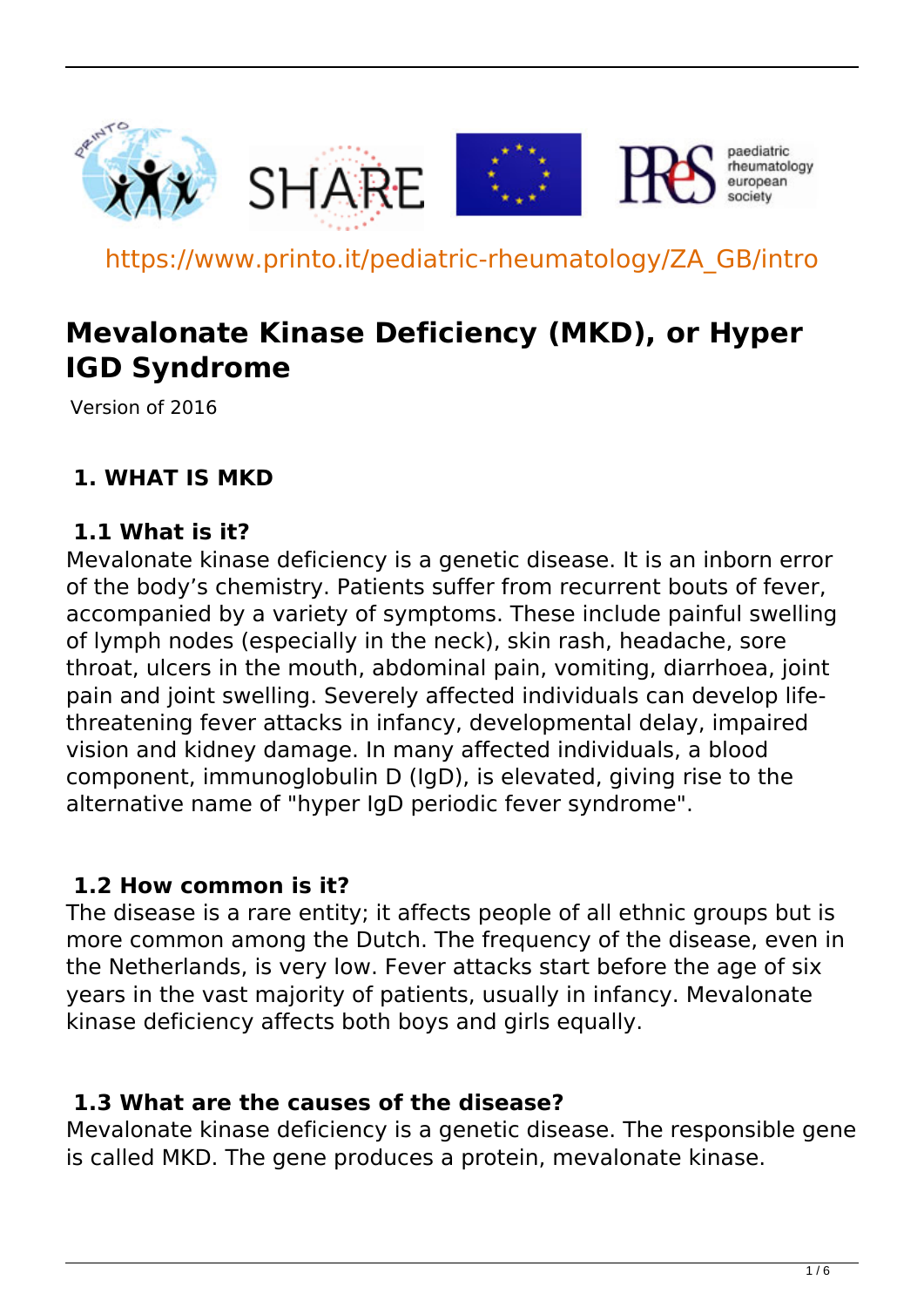Mevalonate kinase is an enzyme, a protein that enables a chemical reaction that is required for normal health; this reaction is the conversion of mevalonic acid to phosphomevalonic acid. In patients, both available copies of the MVK gene are damaged, resulting in insufficient activity of the mevalonate kinase enzyme. This results in accumulation of mevalonic acid, which will appear in the urine during fever flares. Clinically, the result is recurrent fever. The worse the mutation in the MVK-gene, the more severe the disease tends to be. Although the cause is genetic, fever attacks can sometimes be provoked by vaccinations, viral infections, injury or emotional stress.

## **1.4 Is it inherited?**

Mevalonate kinase deficiency is inherited as an autosomal recessive disease. This means that to have mevalonate kinase deficiency, an individual needs two mutated genes, one from the mother and the other from the father. Hence, both parents are generally carriers (a carrier has only one mutated copy but not the disease) and not patients. For such a couple, the risk of having another child with mevalonate kinase deficiency is 1:4.

## **1.5 Why does my child have the disease? Can it be prevented?**

The child has the disease because it has mutations in both copies of the gene that produces mevalonate kinase. The disease cannot be prevented. In very severely affected families, antenatal diagnosis can be considered.

## **1.6 Is it infectious?**

No, it is not.

#### **1.7 What are the main symptoms?**

The main symptom is fever, often starting with shaking chills. Fever lasts about 3-6 days and recurs at irregular intervals (weeks to months). The bouts of fever are accompanied by a variety of symptoms. These may include painful swelling of lymph nodes (especially in the neck), skin rash, headache, sore throat, ulcers in the mouth, abdominal pain,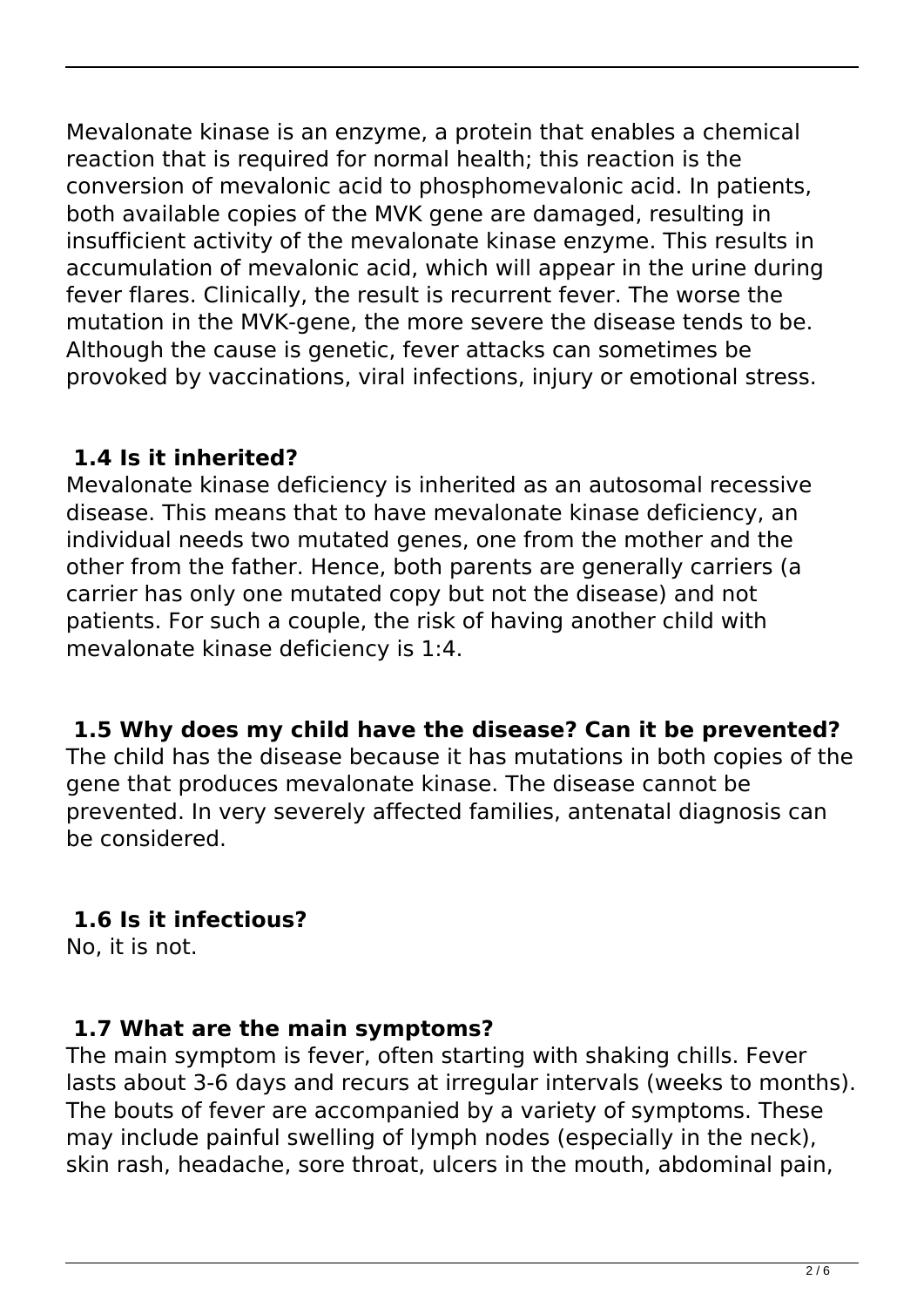vomiting, diarrhoea, joint pain and joint swelling. Severely affected individuals can develop life-threatening fever attacks in infancy, developmental delay, impaired vision and kidney damage.

## **1.8 Is the disease the same in every child?**

The disease is not the same in every child. Moreover, the type, duration and severity of attacks may be different each time, even in the same child.

#### **1.9 Is the disease in children different from the disease in adults?**

As patients grow up, the fever attacks tend to become fewer and milder. However, some disease activity remains in most if not all affected individuals. Some adult patients develop amyloidosis, which is organ damage due to abnormal protein deposition.

## **2. DIAGNOSIS AND TREATMENT**

## **2.1 How is it diagnosed?**

The diagnosis is based on chemical studies and genetic analysis. Chemically, abnormally high mevalonic acid can be detected in urine. Specialised laboratories can also measure the activity of mevalonate kinase enzyme in the blood or skin cells. Genetic analysis is performed on DNA of the patient, in which the mutations to the MVK genes can be identified.

Measurement of serum IgD concentration is no longer considered a diagnostic test for mevalonate kinase deficiency.

## **2.2 What is the importance of tests?**

As mentioned above, laboratory tests are important in diagnosing mevalonate kinase deficiency.

Tests such as erythrocyte sedimentation rate (ESR), CRP, serum Amyloid-A-protein (SAA), whole blood count and fibrinogen are important during an attack to assess the extent of inflammation. These tests are repeated after the child becomes symptom-free to observe if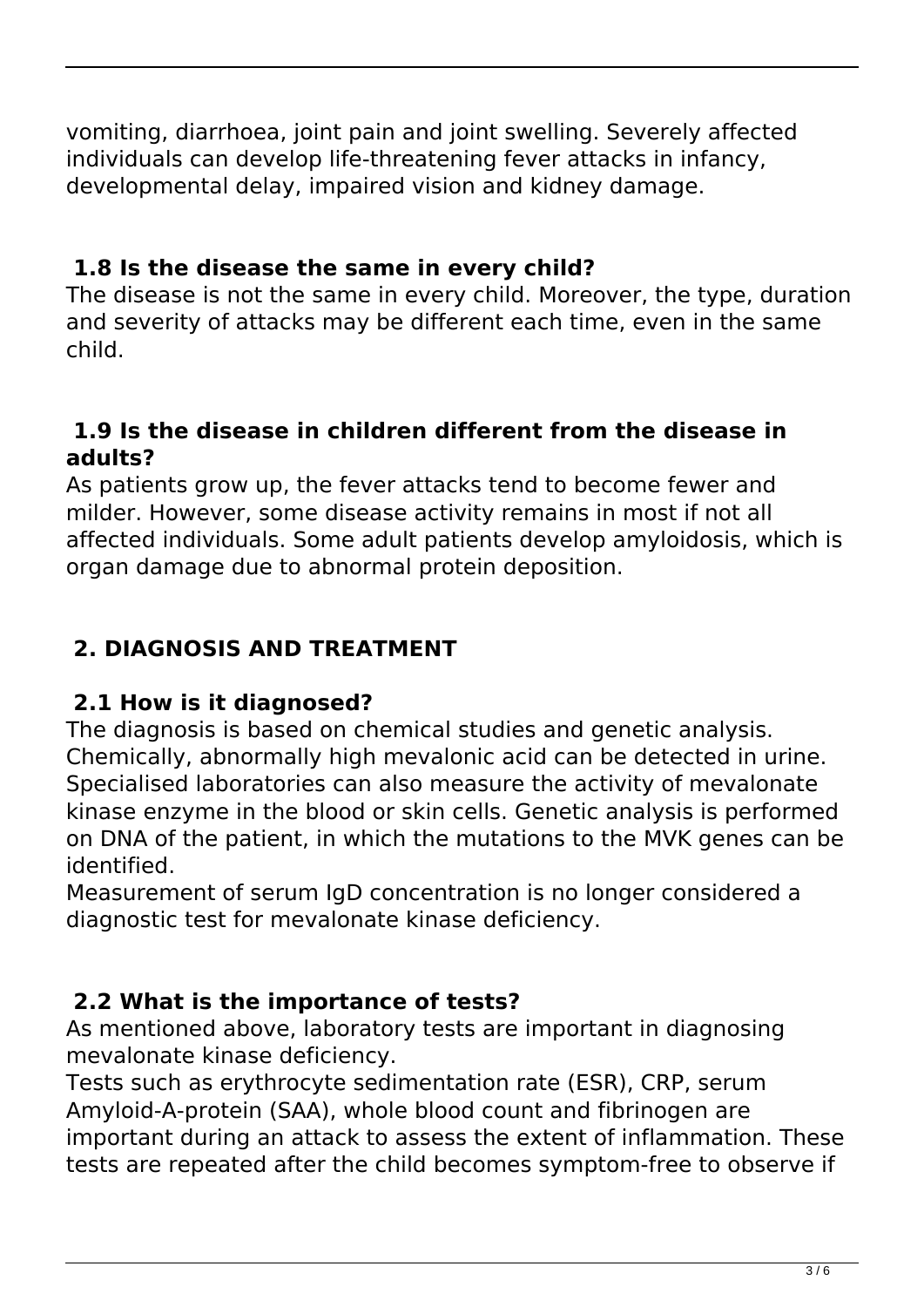the results are back to or near normal.

A sample of urine is also tested for the presence of protein and red blood cells. There may be temporary changes during attacks. Patients with amyloidosis will have persistent levels of protein in urine tests.

## **2.3 Can it be treated or cured?**

The disease cannot be cured, nor is there a proven effective treatment to control disease activity.

## **2.4 What are the treatments?**

The treatments for mevalonate kinase deficiency include non-steroidal anti-inflammatory drugs such as indomethacin, corticosteroids such as prednisolone and biologic agents, such as etanercept or anakinra. None of these drugs appears to be uniformly effective but all of them appear to help in some patients. Proof of their efficacy and safety in mevalonate kinase deficiency is still lacking.

## **2.5 What are the side effects of drug therapy?**

Side effects depend on the drug that is used. NSAIDs may cause headaches, stomach ulcers and kidney damage; corticosteroids and biologic agents increase susceptibility to infections. In addition, corticosteroids may cause a wide variety of other side effects.

## **2.6 How long should treatment last?**

There is no data to support life-long therapy. Given the normal tendency for improvement as patients grow older, it is probably wise to attempt drug withdrawal in patients whose disease appears to be quiescent.

## **2.7 What about unconventional or complementary therapies?**

There are no published reports of effective complementary remedies.

## **2.8 What kind of periodic check-ups are necessary?**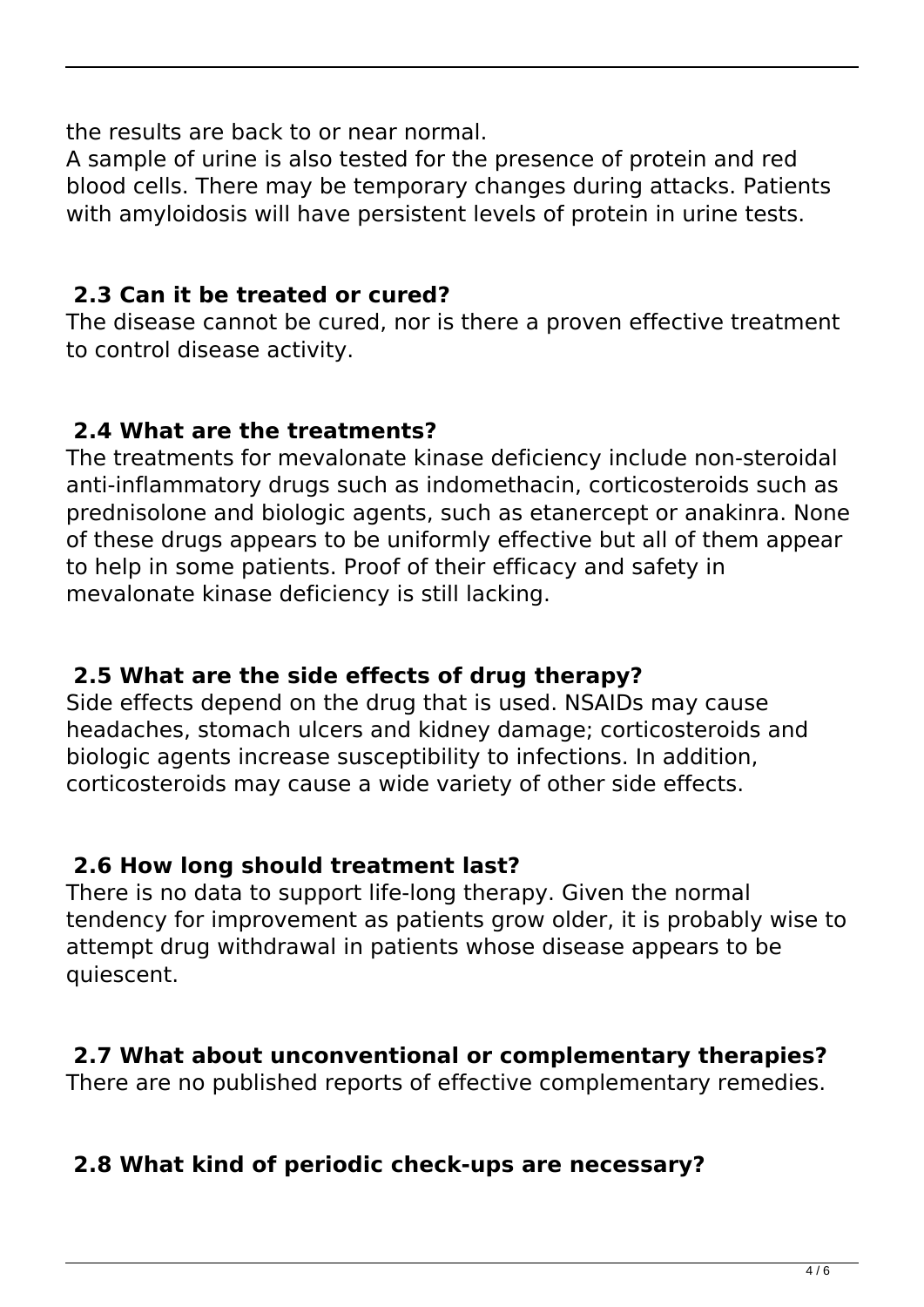Children being treated should have blood and urine tests at least twice yearly.

#### **2.9 How long will the disease last?**

The disease is life-long, although symptoms may get milder with age.

#### **2.10 What is the long-term prognosis (predicted outcome and course) of the disease?**

Mevalonate kinase deficiency is a life-long disease, although symptoms may get milder with age. Very rarely, patients develop organ damage, especially to the kidneys, due to amyloidosis. Very severely affected patients may develop mental impairment and night-blindness.

#### **2.11 Is it possible to recover completely?**

No, because it is a genetic disease.

## **3. EVERYDAY LIFE**

#### **3.1 How might the disease affect the child and the family's daily life?**

Frequent attacks disrupt normal family life and may interfere with a parent's or patient's job. There is often considerable delay before the correct diagnosis is made, which may give rise to parental anxiety and sometimes to unnecessary medical procedures.

#### **3.2 What about school?**

Frequent attacks cause problems with school attendance. Teachers should be informed about the disease and what to do in the event that an attack starts at school.

#### **3.3 What about sports?**

There is no restriction in terms of sports. However, frequent absence from matches and training sessions may hamper participation in